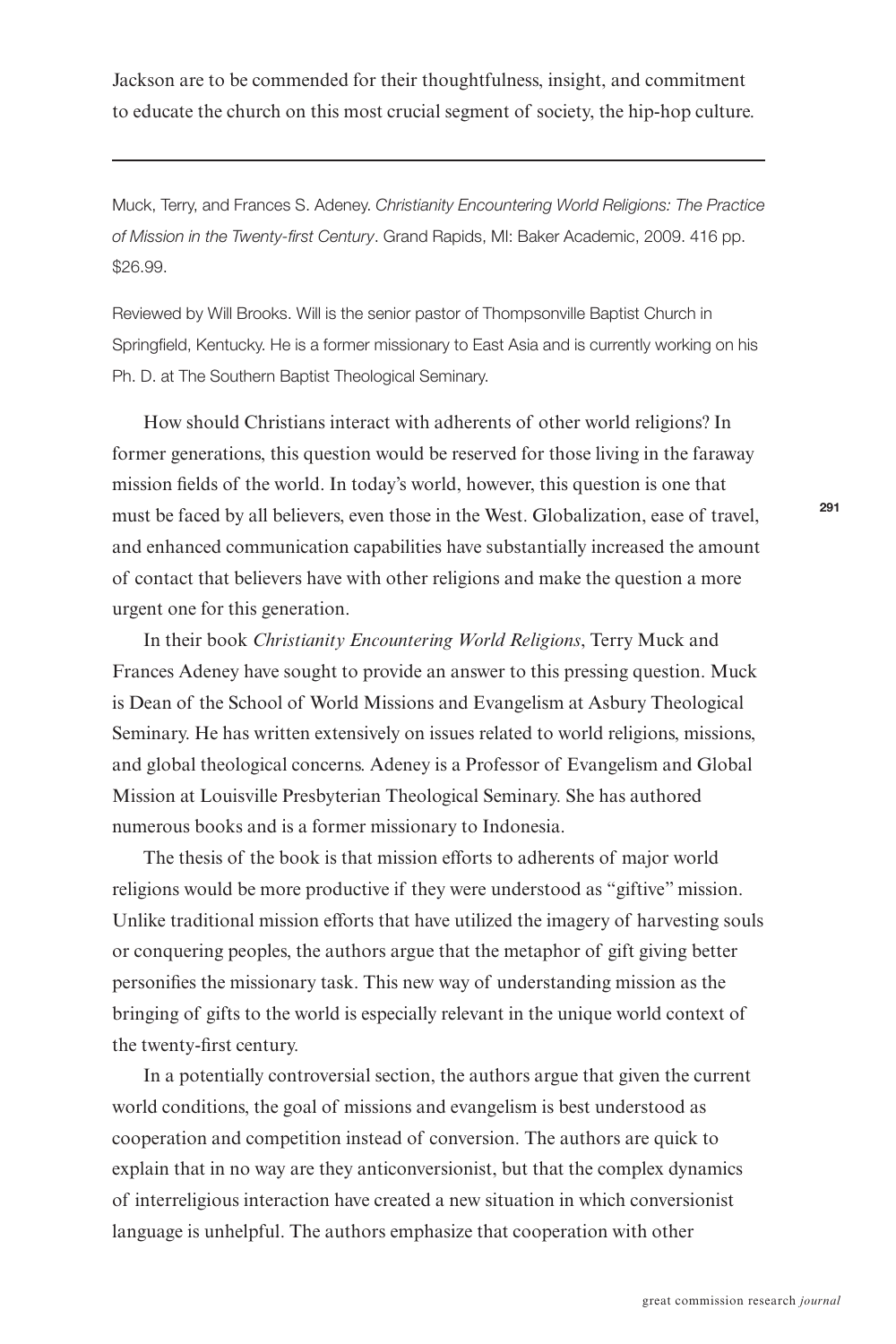religions is necessary as Christians seek to make a better world, and competition is necessary given the unique nature of biblical revelation.

Muck and Adeney focus on eleven practices that are present in giftive mission. In doing so, they give a brief glimpse of Christian mission history as they explain these various strategies by looking at the missionary hero, who not only personified the approach, but seemingly invented it. The practices they discuss include universality, fellowship, localization, commitment, freedom, effectiveness, consistency, variety, respect, charity, and missional ecumenicity.

The authors close the book with a focus on the method and overall characteristics of giftive mission. They explain that giftive mission is accomplished through a spiral of knowledge acquisition that includes experiencing, bracketing, encountering, evaluating, and integrating. They state that although gift giving has been at the heart of much missionary effort throughout church history, little conscious reflection has taken place on this critical theme by mission theorists. For the effectiveness and well being of the mission task in the twenty-first century, more attention must be given to understand the missionary as a gift-bearer to a world in need.

One of the strengths of the book is its overall thesis. The metaphor of giftgiving is a helpful way to understand the missionary task. This metaphor is thoroughly biblical in nature, and it corrects several dangers inherent in mission work. The authors are correct in noting that utilizing the gift giving metaphor negates pride on the part of the missionary. Being the humble gift bearer as opposed to the triumphant culture changer is a much more effective mission strategy. This metaphor also enhances the missionary's ability to interact with and learn from those of other cultures. Whereas missionaries are sometimes prone to only consider what they have to offer other cultures, focusing on gift-giving will remind them of the interactive nature of the task, where both giving and receiving gifts are necessary.

The authors also provide a helpful study of the history of Christian missions. Their examination of key historical figures is beneficial for two reasons. First, they focus on several of the less known missionary heroes. By studying the lives of Cyril and Methodius, Bartolomé de Las Casas, Matteo Ricci and others, the presentation of the material is unique and refreshing. Second, by focusing on key innovators, the authors help the reader to understand how mission strategy is always being refined and reshaped to meet the needs of the day.

A third strength of the book is the method the authors give for interacting with those of other religions. The spiral of knowledge acquisition is helpful because of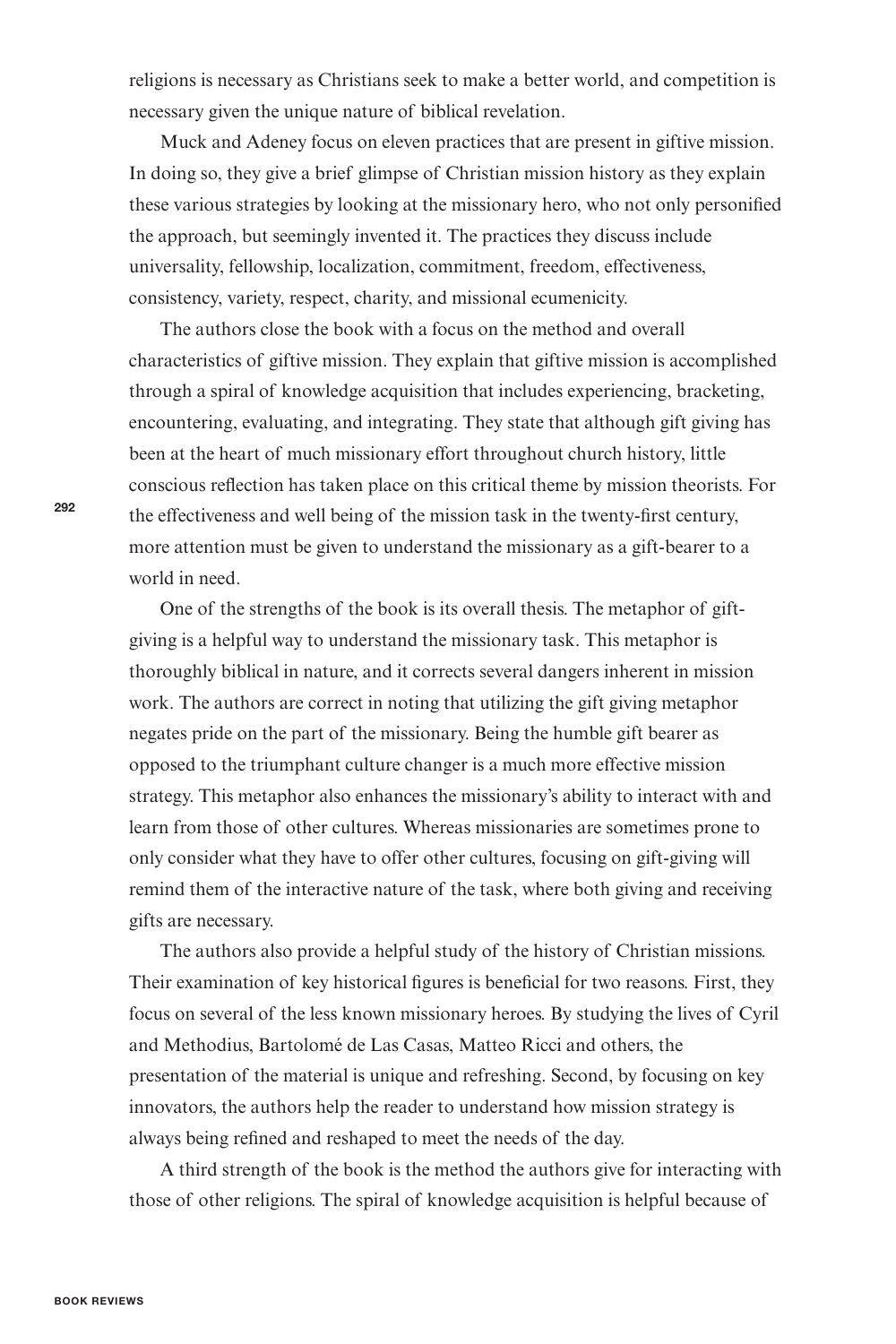its focus on learning the language and culture prior to gospel engagement. While missionaries are often burdened to begin evaluating and engaging once they step off the plane, the authors display keen wisdom in encouraging future missionaries to first learn as much as possible about the language, culture, and religion of the people before evaluating.

While the book is helpful in that it expounds a unique approach of interacting with adherents of other world religions, there are limitations in their explanation of the approach. The first limitation is the implication that the gift giving metaphor is *the* biblical metaphor that should be utilized for engaging the unique challenges of today's world. While this metaphor is an important biblical concept that has numerous benefits, it is not the only metaphor that should be used to understand the missionary task. While the authors do say that "giftive mission does not invalidate the other biblical metaphors for mission" (11), they later contradict themselves when they explain why other biblical metaphors for mission are inappropriate for today's mission task (310–316). The reality for those who have a high view of Scripture is that none of the biblical imagery should be laid aside or considered inappropriate. Every biblical image has something to say to today's missionary.

Another limitation is the somewhat unclear relationship this theory has with gospel proclamation. While the authors seem to understand the missionary task holistically as including both meeting needs and proclaiming the gospel, they do not make their exact position clear. When they make statements of the gospel being preached "not in words but in actions," (262) dirty waters are further muddled. The reader is left wondering, "Is gospel proclamation a clear part of this strategy?" In addressing a subject as potentially unclear as interreligious interaction, the authors were simply not clear enough.

A final limitation is related to the cohesiveness of the book. While the book is well written, and each section of the book is helpful in its own way, at times one is left wondering how each individual section connects with the whole work. For example, while the section on practices that looks at historical figures is interesting and enjoyable, it is not clear how each historical figure practices giftive mission. The authors attempt to make this connection more understandable in the final chapter of the book, but the reader is left hanging until then.

Despite these limitations, the authors do make a clear case that understanding the missionary task as a gift-giving enterprise is a helpful metaphor for the twenty first century context. Given the nature of today's globalized world, the question of how believers should interact with adherents of other religions is one that will